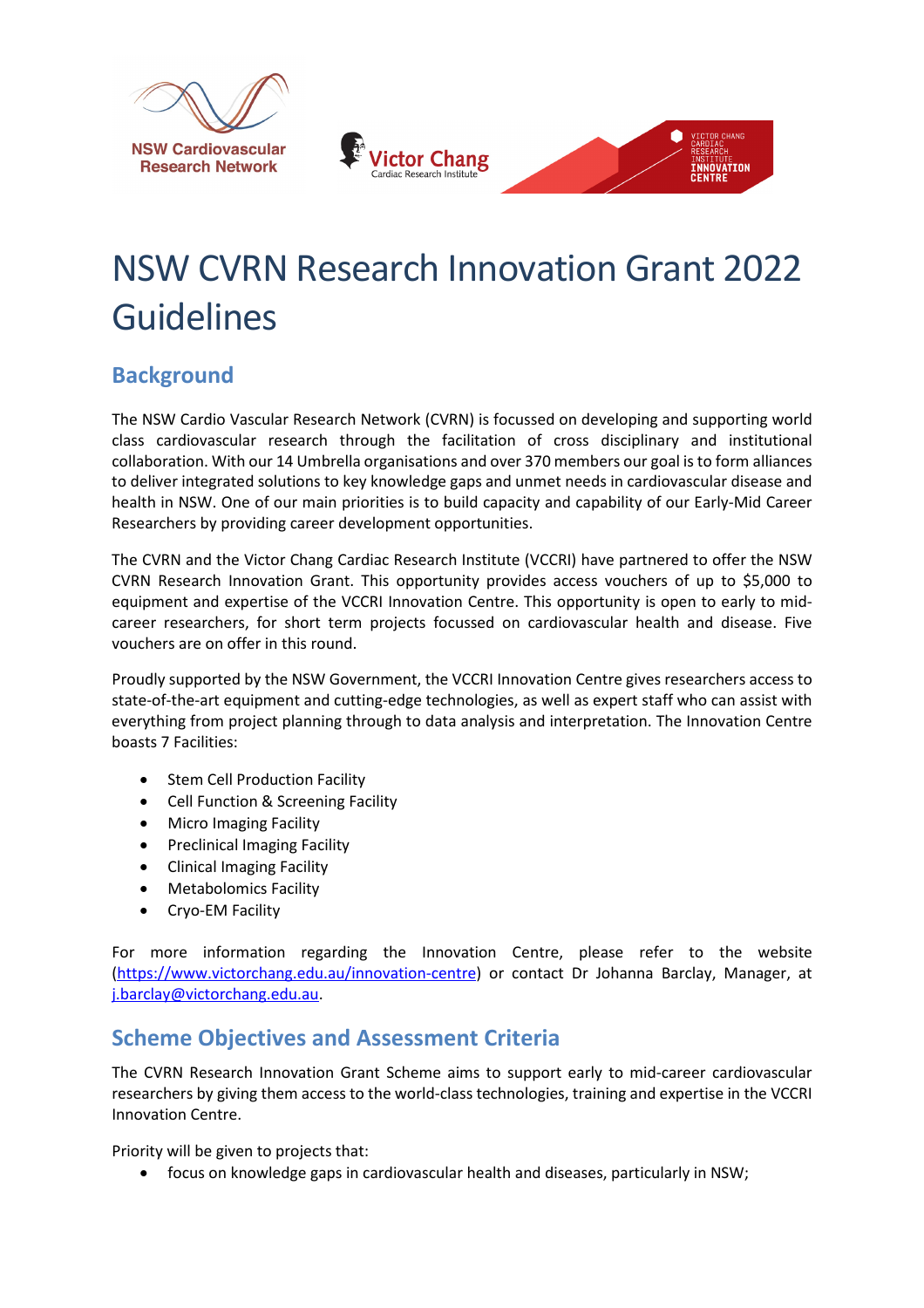- would be ready to commence within 4 months of the grant being awarded;
- can be completed within 12 months; and
- are likely to lead to tangible outcomes.

Applications will be assessed according to the following criteria:

| <b>CRITERIA</b>                                                                                                                       | <b>WEIGHTING</b> |
|---------------------------------------------------------------------------------------------------------------------------------------|------------------|
| The likelihood that the research project will address an important gap in<br>CVD, and lead to significant new knowledge in this area. | 20%              |
| The quality and feasibility of the research project (incorporating the<br>proposed project budget and timeline)                       | 40%              |
| The track record of the applicant, relative to opportunity.                                                                           | 20%              |
| The likelihood that the project will lead to tangible outcomes, including<br>career development of applicant.                         | 20%              |

## **Eligibility of Applicants**

The CVRN Research Innovation Grant scheme is open to early to mid-career researchers:

- who **hav***e been awarded a PhD no more than 10 years prior to the application closing date, unless valid circumstances for career disruptions can be demonstrated;*
- whose research is in the field of cardiovascular disease and related conditions;
- are employed in a NSW based institute (e.g. university, research organisation, not for profit or LHD); and
- are CVRN members (membership can be organised prior to the application being lodged see application form for details).

#### **Eligible use of Funds**

Each grant will be in the form of a \$5,000 voucher to access any of the VCCRI Innovation Centre Facilities. This voucher can be used across multiple Innovation Centre Facilities if justified in the application.

Funds can be used for the following services from the VCCRI Innovation Centre:

- Project development and planning
- Training
- Instrument time
- Data processing
- Data analysis
- Fee-for-service

Funds cannot be used for the following services:

- Consumables
- Travel to or from the Innovation Centre (although travel and accommodation support will be considered for regional members - see application form)
- Transport of samples/consumables to or from the Innovation Centre